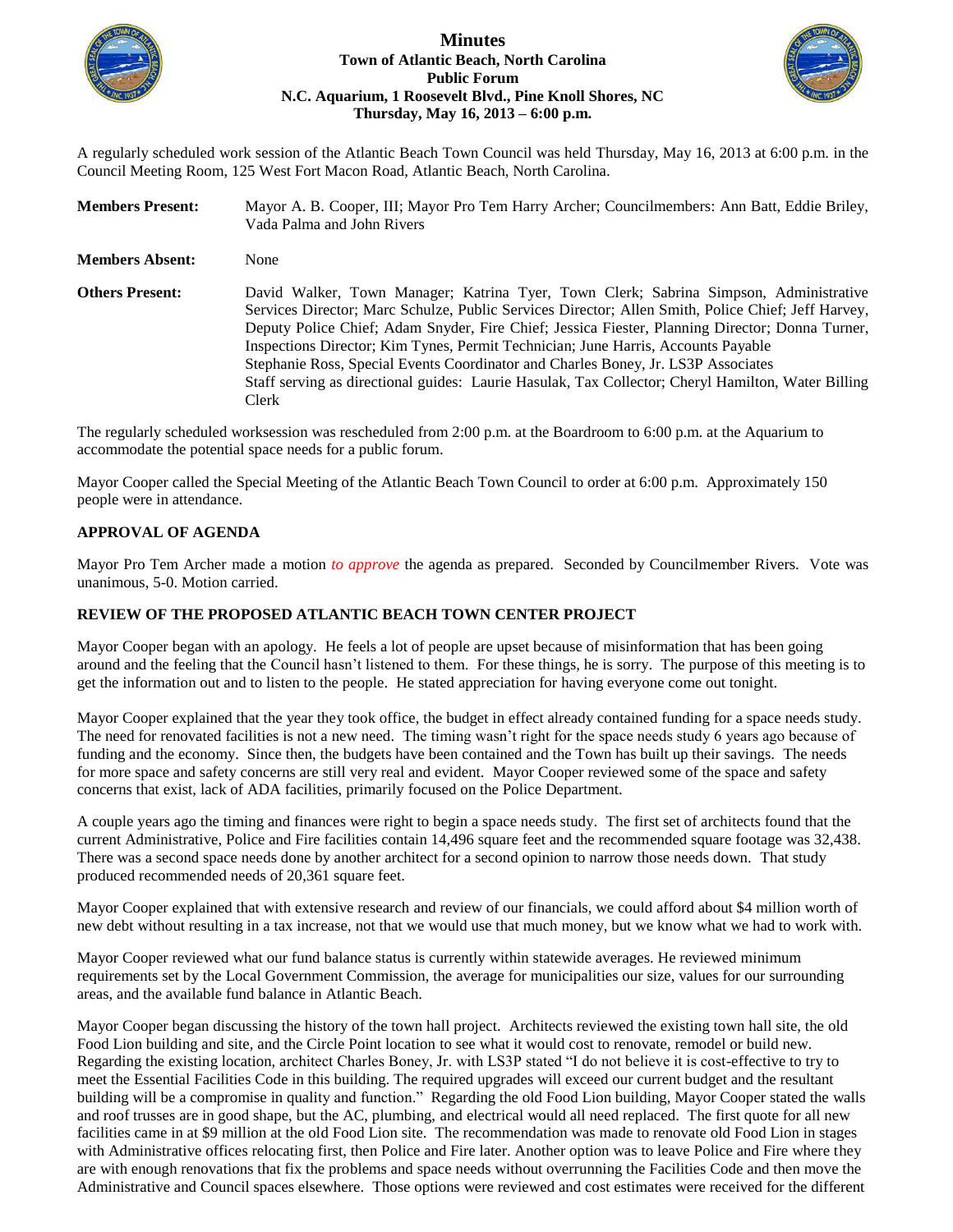options explored. When plans were coming together for the old Food Lion building for Administrative, Council and Community space, a letter showed up in each of Council's boxes the day before the November worksession from Fred Bunn inviting discussions of building at the Circle where the Town already owns the land tract at the point, by the flag poles. In reviewing the needs, that tract wasn't big enough so that option wouldn't work. After looking at the most efficient, feasible, workable space and parking needs we knew how much more land would be needed. We came up with a proposal to see if we could get the additional land needed as a donation from Mr. Bunn. After much discussion and a written agreement, which still hasn't been signed, the land was to be donated to the Town for a specific use for nothing more in return than a tax write-off and easements. The proposed agreement is available for public inspection and has been posted on the face of the Town's website for public review. If the Town Center goes at the Circle Point, that would spur private development at the Circle. Sadly, it seems there are many members of the public that would rather see Fred Bunn fail than to see the Town prosper, just out of personal feelings for Mr. Bunn.

Mayor Cooper showed the proposed floorplans of the Circle Point Town Center and explained some of the potential uses of the common area on the second floor. The second story would not just be for Council meetings. The primary use is for Community Space – for wedding receptions, bingo games, dances, reunions, and more. The ideas are endless and you would have the ocean view in the space similar to the auditorium at the NC Aquarium, which would be fee based. Plans include to put a museum hall on the first floor for the public to enjoy.

### **COUNCIL COMMENTS**

Councilmember Briley explained that the reason for tonight's presentation was to show all the information that the Town has been reviewing over the past two years. They have looked at the best way to conserve public and town money. He voted to proceed with the Circle plan thinking it saved \$4 million for the Town. He has had the stance from the beginning, and continues to feel, that he would like to see a portion of the old Food Lion property sold if the Town Center is built at the Circle. He feels this is the best financial plan.

Councilmember Palma is excited about this prospect because this is the last piece of land available in the prime location of Town that shows what this beach used to be. It is the last piece of land at the Circle we will ever own and would love to see our footprint there. We would be able to show many memorabilia items on the ground floor in the Town Center that could be shared. She demonstrated old signs for concerts held at the Pavilion. She wants something visually attractive for the citizens and visitors that could preserve the past.

Councilmember Batt echoed Councilmember Briley and Councilmember Palma. She reminded the audience this isn't for ten (10) employees, it is for everyone here and for the public to use for their meetings, events, reunions, and weddings. We need something that looks neat and clean.

Mayor Pro Tem Archer is proud to be dubbed The Peoples Voice. He listens to what the people want. The Council is charged with being fiduciary responsible with the Town's monies and they are charged with setting the Town's policies. He is proud of his vote and proud of the privilege to be able to cast a vote. He is not and was not opposed to a Town Hall. He is opposed though for a Town Hall during these economic conditions seen in the country today. He said the people here are our most important asset that we have. Our people are what make us beautiful. The people on this Board want to listen to the people and make the best decision. Again, he is not opposed to a Town Hall; he is just opposed to a Town Hall at this time.

Councilmemeber Rivers' position all along is that we proceed with the new facilities and he is in favor of building a new Town Hall and renovate the Police and Fire. He doesn't have a preference on whether it is at the old Food Lion site or at the Circle, whatever the people want. He invites the public to go to our current facilities and see our existing spaces. He just wants to see the Town move forward. He feels the current Council has done a lot in six (6) years and doesn't want to stop now.

# **PUBLIC FORUM**

Mayor Cooper opened the discussion to public comments and questions at 7:06p.m.

What is the cost? The building would be approximately \$3 million dollars. The motion in March 2013 was for it not to exceed \$3.5 million. This does not include the cost to renovate Police and Fire facilities – that cost would be another \$750,000.

Some members of the public said they don't like this style – it doesn't look like NC, it sort of looks like a church. Mayor Cooper clarified this was not the final design.

Parking spaces are limited at 27 spaces. How is that adequate for the banquets and such that have been mentioned could be held at the Circle location?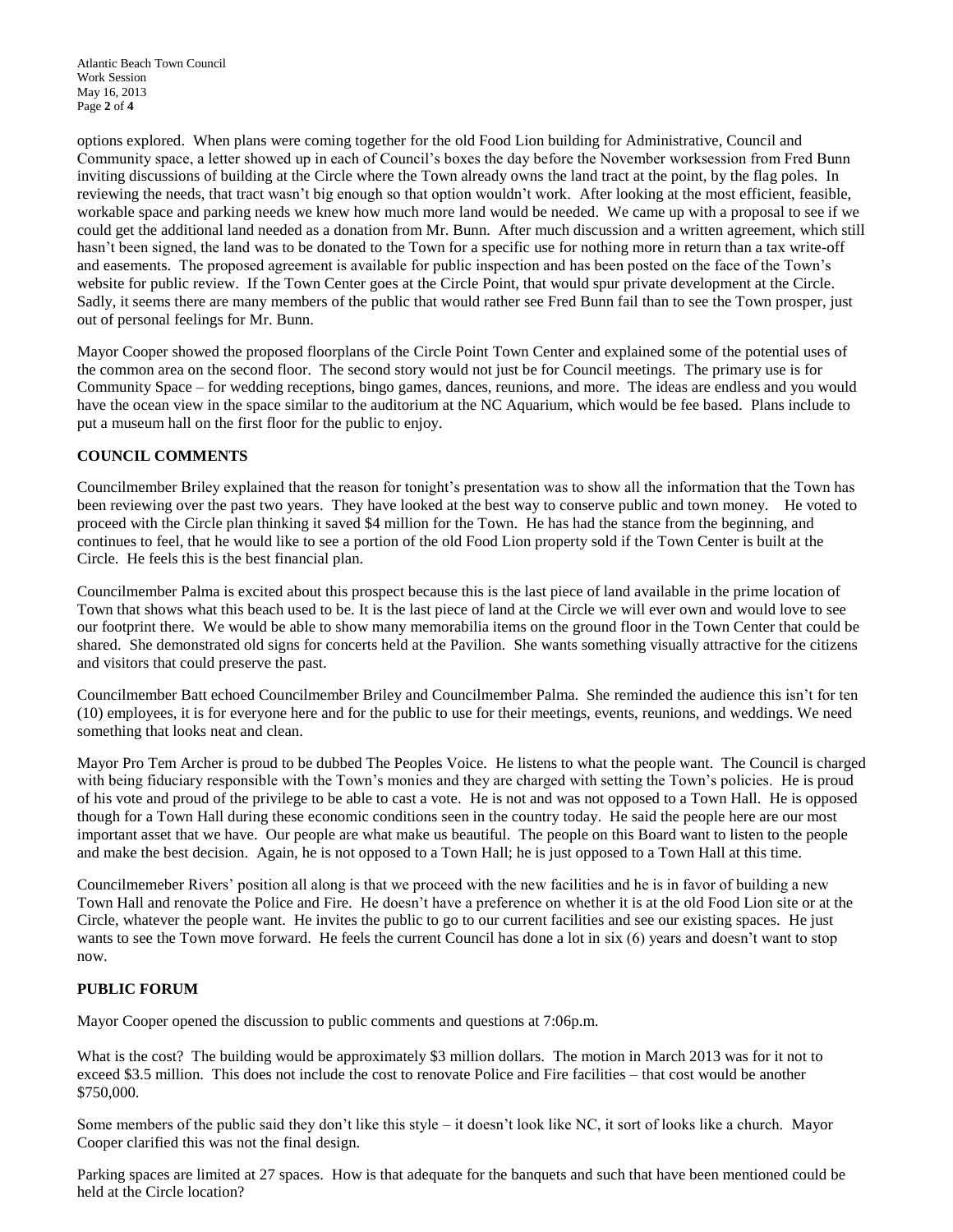Everything that is being considered at the Circle right now looks residential. At what point will there be something for people to do? What about parking?

Mayor Cooper explained the parking spaces that would be proposed. He said we would have more spaces at the Circle than we currently have, and those would be for 10 employees other than the current 50+ employees. Those spaces on the weekends and evenings, whether at the Town Center or along East and West Drives will be public spaces. Mr. Bunn's plan, long-term, is to add a parking deck above the plant which would add more spaces. He will not be able to build the things he wants to build without a commitment to more spaces.

Comment from the audience that we have no more memorabilia left in Atlantic Beach. The rides are gone, the fishing tournament has hit bottom. We need to have things for people to do.

Pace Winstead first wanted to thank Council for all they do. She is against building at the Circle because it will bring in zero tax revenue to the Town. She doesn't see coming over the bridge and seeing a pretty building is what will appeal to people. Coming over the bridge and seeing a ferris wheel will. She thinks that is a valuable piece of property that should be used for a revenue generating item – whether paid parking or an amusement park.

Craig Griffin, who lives at the Circle near Crabs Claw, has seen the impact of the past Councils over the past many years. He has seen first-hand the changes at the Circle and those that the others are spouting our skewed. What he has seen isn't what people are saying they remember. The ferris wheel was in mid-repair and wasn't safe to ride on. The go-cart track probably had as many drugs sold there as rides. The type of people that used to come aren't coming anymore. The people coming now are families, the beach is lit up, and the image has cleaned up. The Council is responsible for that. If kids are looking for something to do, then they should go to the park. The park may be a future site for amusements, but not the Circle. He feels this is a great Community heading in the right direction. He feels we need to give this Council some trust, they are good stewards to what we want.

Linda commented she didn't want this at the middle of the beach. She feels Mr. Bunn should keep the tract and pay taxes on it. She feels the playground at the Park is backyard quality.

A former master planner spoke. He was involved in 8 ½ Marina and Tar Landing. He thinks we need to focus on getting back to nature. Mentioned putting a soccer field on the Circle tract.

David Jones, the regional vice president of Festiva, hopes this turnout is a trend. Locally, his company runs Peppertree. They have 130 employees, the largest payroll in AB, the largest tax base in AB, the largest contiguous property in AB. He is also a resident here. He has seen that the Town hasn't put back into its infrastructure or its parks. He sees Atlantic Beach is in a spiral and we need to turn this around. The businesses are leaving to cross the bridge. When the businesses leave, the people leave. When the people leave, the tourists leave. We need to start investing in this town. This may be the answer. The best sight in the world to him is crossing the bridge back to Atlantic Beach. Sadly, right now you see dirt. The tourists are also seeing the dirt first and last. Our town is dying because of this. He thinks what we are seeing tonight is a change in the right direction to turn this town around and keep the tourists here. He doesn't want to see waiting until next year and passing the buck.

Delores Sawyer, property owners in Atlantic Beach since 1961. She feels in this tough economic times we need to hold on to our money. She is worried that if we have a hurricane we will need the money that we have. She also thinks we will need the parking. She has heard a lot of rumors about parking and hopes to get some accurate information on that tonight. She doesn't know why someone allowed Mr. Bunn to put that mound of dirt right in the middle of the Circle with a concrete wall around it. She doesn't want the Town Hall at the Circle. If we need one, it should go at the existing location or at the old Food Lion site.

Mayor Cooper stated there is no commitment to give Mr. Bunn spaces or build spaces for him. The infiltration basins at the Circle were approved prior to him coming to office. That was approved when Harry was in office in the 2003 era and people can ask him that directly after the meeting.

Llewellyn Ramsey spoke. She said she has seen a lot of growing over the years, including many, many bars. She was one of the initial women in the fire service. At one time there were 18 bars from the Causeway to the Circle. We have come a long way over the years, especially with this board and Mayor. She would like to see maybe a mini-MacDaddy's at the old Food Lion site with maybe a long-term lease, possibly even some bowling or an arcade. She explained that Mr. Bunn had major plans at the Circle, but sadly got stopped because of the economy. She thinks it is encouraging that Mr. Bunn is starting his plans back again. She is confident that the sewer system can be camouflaged and doesn't see that an issue.